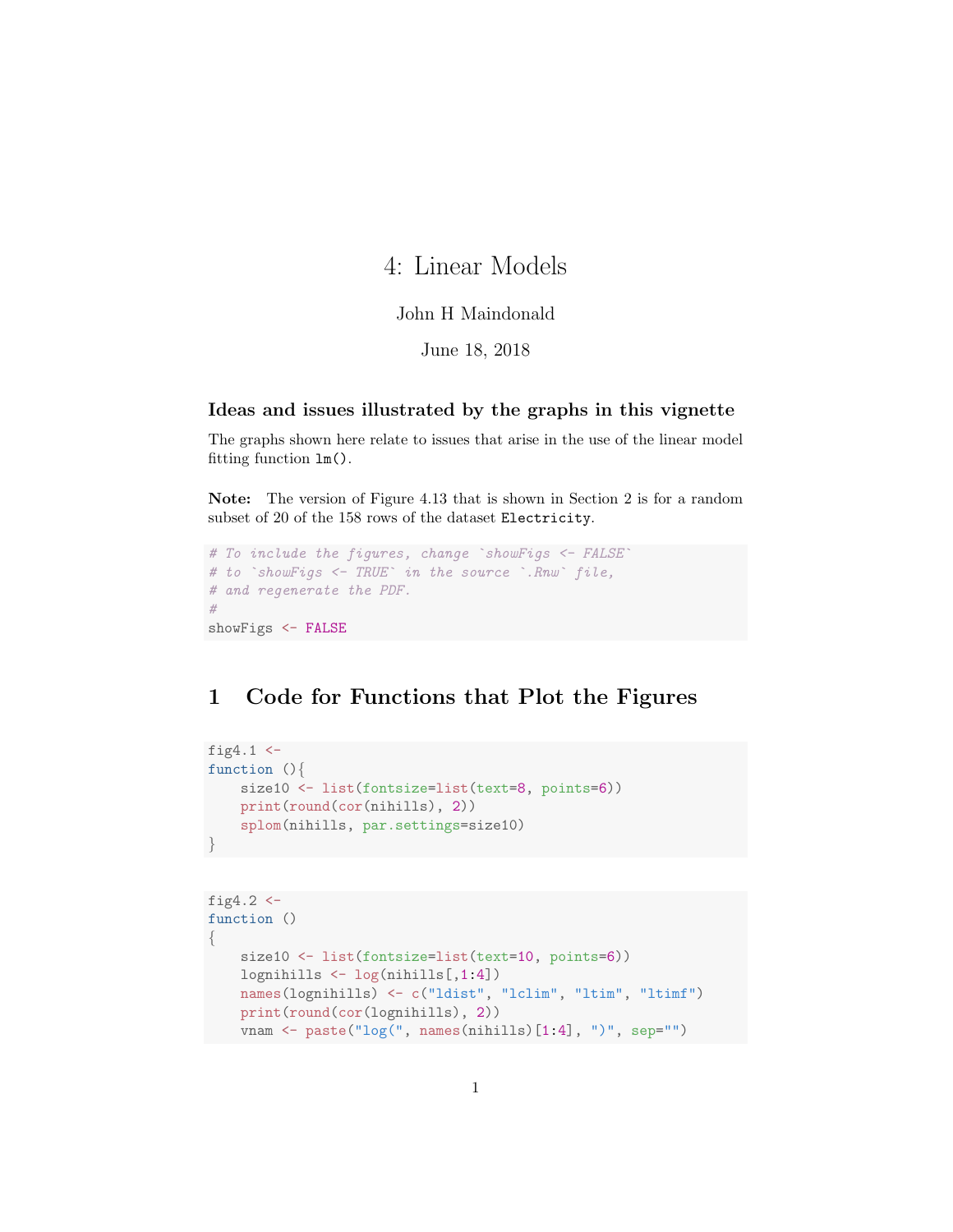```
splom(lognihills, pscales=0, varnames=vnam, par.settings=size10)
```
}

```
fig4.3 \leftarrowfunction (obj=lognigrad.lm, mfrow=c(1,2))
{
    objtxt <- deparse(substitute(obj))
    nocando <- "Cannot do graph,"
   if(!exists(objtxt))return(paste(nocando, "no obj =", objtxt))
    opar <- par(mfrow=mfrow)
    termplot(obj, col.term="gray", partial=TRUE,
             col.res="black", smooth=panel.smooth)
    par(opar)
}
```

```
fig4.4 \leftarrowfunction (obj=lognigrad.lm, mfrow=c(1,4)){
    objtxt <- deparse(substitute(obj))
   nocando <- "Cannot do graph,"
    if(!exists(objtxt))return(paste(nocando, "no obj =", objtxt))
    opar <- par(mfrow=mfrow, pty="s",
                mgp=c(2.25,.5,0), mar=c(3.6,3.6,2.1,0.6))
    plot(obj, cex.lab=1.4)
    par(opar)
}
```

```
fig4.5 \leftarrowfunction (obj=lognigrad.lm, mfrow=c(1,4), nsim=10)opar <- par(mfrow=mfrow, mgp=c(2.25,.5,0), pty="s",
               mar=c(3.6, 3.6, 2.1, 0.6)objtxt <- deparse(substitute(obj))
   nocando <- "Cannot do graph,"
   if(!exists(objtxt))return(paste(nocando, "no obj =", objtxt))
   y <- simulate(obj, nsim=nsim)
   ## Look only at the first simulation
   lognisim1.lm <- lm(y[, 1] ~ ldist + lgradient, data=lognihills)
   plot(lognisim1.lm, cex.lab=1.1, cex.caption=0.75)
   par(opar)
   invisible(y)
}
```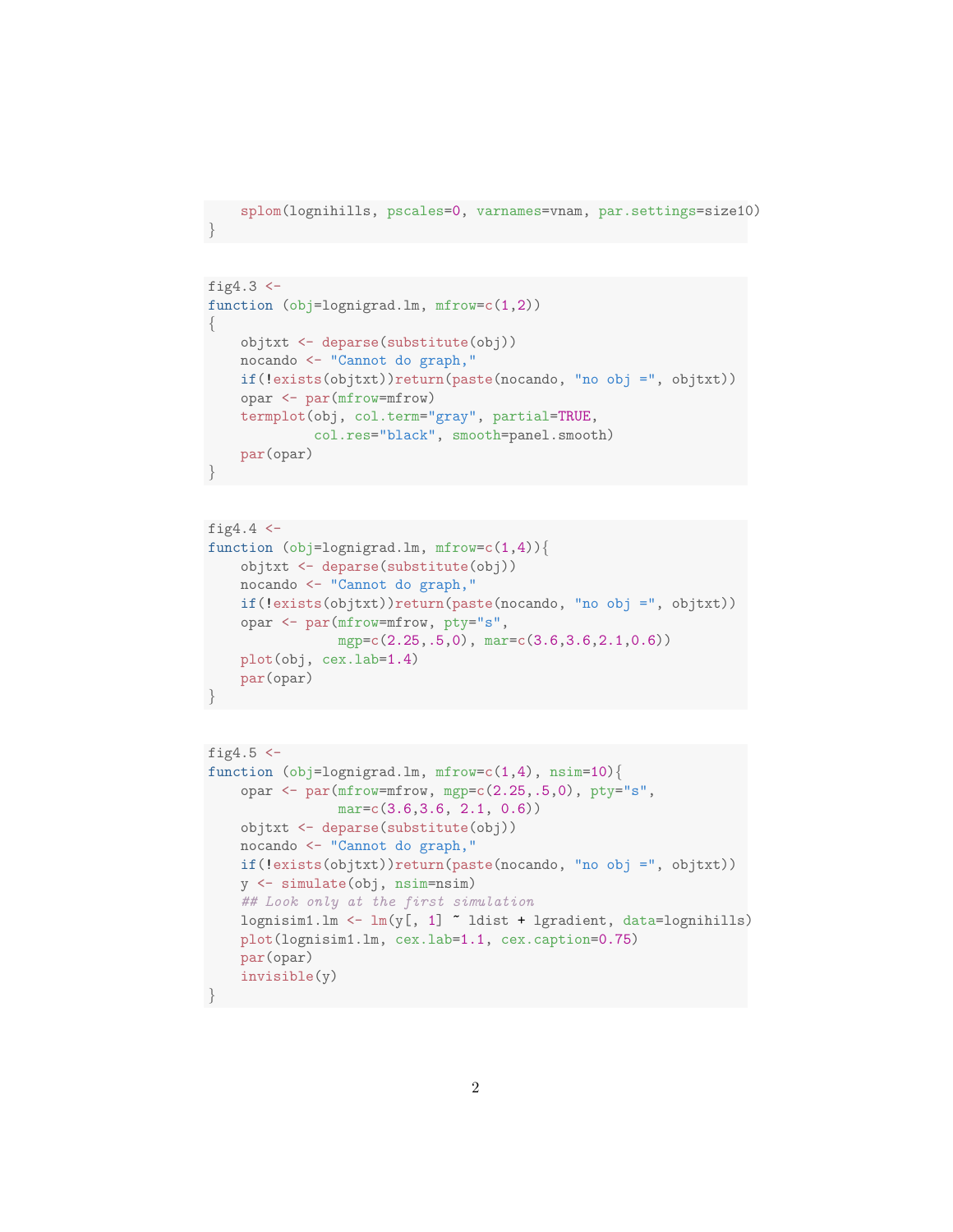```
fig4.6 \leftarrowfunction (obj=lognigrad.lm2)
{
    objtxt <- deparse(substitute(obj))
    nocando <- "Cannot do graph,"
    if(!exists(objtxt))return(paste(nocando, "no obj =", objtxt))
    opar <- par(mfrow=c(1,4), mgpc(2.25,.5,0), py=y's",mar=c(3.6,3.6, 2.1, 0.6))
    plot(obj, cex.lab=1.1, cex.caption=0.8)
    par(opar)
}
```

```
fig4.7 < -function (obj=lognigrad.lm)
{
   ## The following generates a matrix of 23 rows (observations)
    ## by 1000 sets of simulated responses
   simlogniY <- simulate(obj, nsim=1000)
   ## Extract the QR decomposition of the model matrix
   qr <- obj$qr
   ## For each column of simlogniY, calculate regression coefficients
   bmat <- qr.coef(qr, simlogniY)
   bDF \leq as.data.frame(t(bmat))
   names(bDF) <- c("Intercept", "coef_logdist", "coef_lgradient")
    gph <- densityplot(~Intercept+coef_logdist+coef_lgradient, data=bDF,
                       outer=TRUE, scales="free", plot.points=NA,
                       panel=function(x, ...){
                           panel.densityplot(x, ...)
                           ci \leq quantile(x, c(.025, .975))
                           panel.abline(v=ci, col="gray")
                       }
                       )
   gph
}
```

```
fig4.8 < -function (plotit=TRUE)
\{with(DAAG::rice, interaction.plot(x.factor=fert,
                            trace.factor=variety,
                             ShootDryMass,
                             cex.lab=1.2, xpd=TRUE))
}
```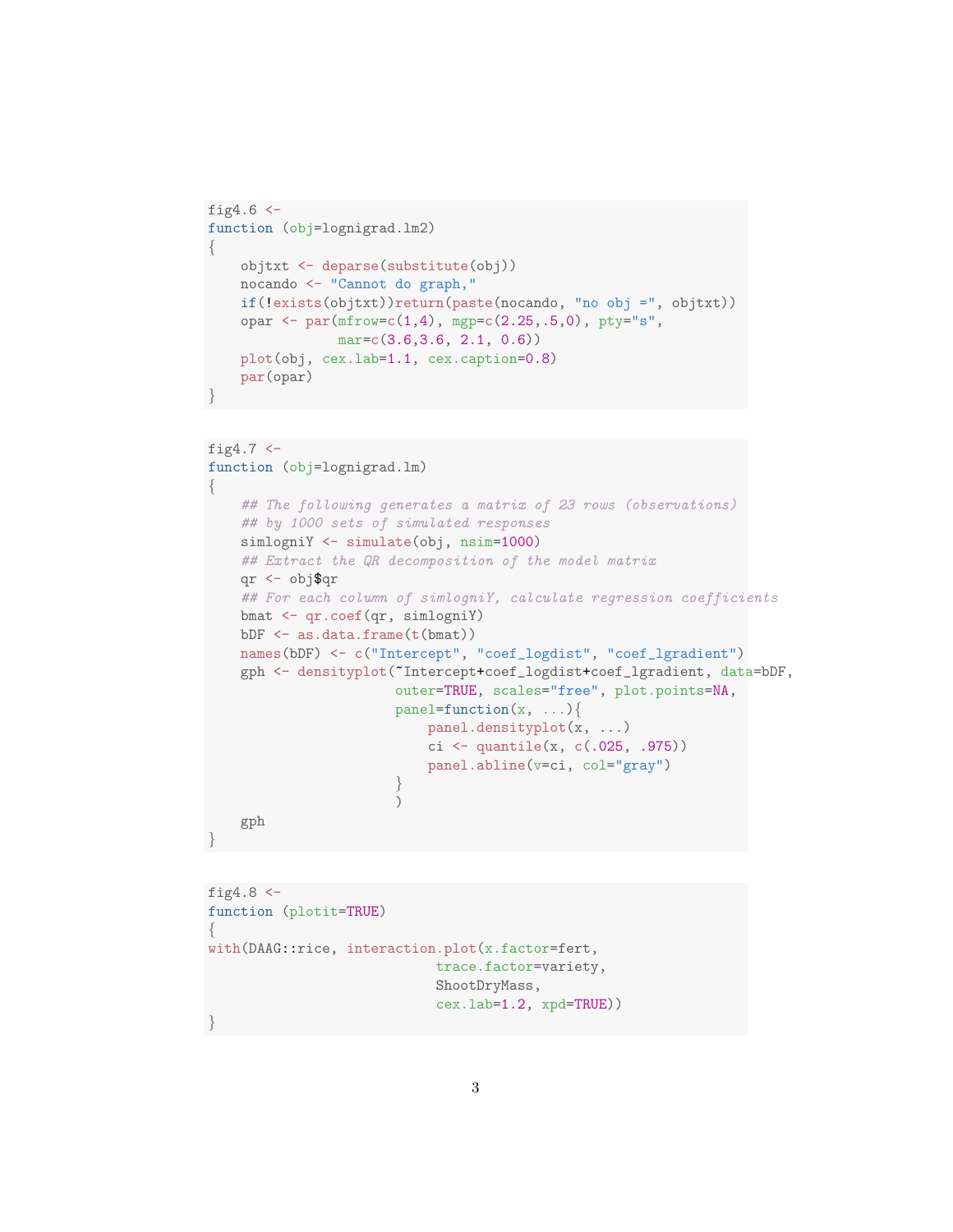```
fig4.9 \leftarrowfunction (plotit=TRUE)
{
    ## Panel A
   gph <- xyplot(tempDiff ~ vapPress, groups=CO2level,
                  data = DAAG::leaftemp,
                  ylab="", aspect=1,
                  cex.main=0.75,
                  par.settings=simpleTheme(pch=c(2,1,6), cex=0.85,
                                           lty=1:3))
   hat1 <- predict(lm(tempDiff ~ vapPress, data = leaftemp))
   hat2 <- predict(lm(tempDiff ~ vapPress + CO2level, data = leaftemp))
   hat3 <- predict(lm(tempDiff ~ vapPress * CO2level, data = leaftemp))
   hat123 <- data.frame(hat1=hat1, hat2=hat2, hat3=hat3)
    gph1 <- gph+latticeExtra::layer(panel.xyplot(x, hat1, type="l",
                                                  colu.line=1, ...),
                      data=hat123)
    ## Panel B
    gph2 \leq gph+1atticeExtra::layer(panel.xyplot(x, hat2, type="1", ...),
                      data=hat123)
    ## Panel C
    gph3 <- gph+latticeExtra::layer(panel.xyplot(x, hat3, type="l", ...),
                      data=hat123)
   maintxt <- c(as.call("vapPress),
                 as.call(~ vapPress + CO2level),
                 as.call(~ vapPress*CO2level))
    gph1 <- update(gph1, main=deparse(maintxt[[1]]), ylab="tempDiff",
                   auto.key=list(text=c("low","med","high"),
                                 between=1, between.columns=2,
                                 columns=3))
    gph2 <- update(gph2, main=deparse(maintxt[[2]]),
                   auto.key=list(text=c("low","med","high"),
                                 between=1, between.columns=2,
                                 columns=3))
    gph3 <- update(gph3, main=deparse(maintxt[[3]]),
                   auto.key=list(text=c("low","med","high"),
                                 between=1, between.columns=2,
                                 columns=3))
   if(plotit){
        print(gph1, position=c(0,0,.36,1))print(gph2, position=c(0.34,0,.68,1), newpage=FALSE)
        print(gph3, position=c(0.66,0,1,1), newpage=FALSE)
    }
    invisible(list(gph1, gph2, gph3))
}
```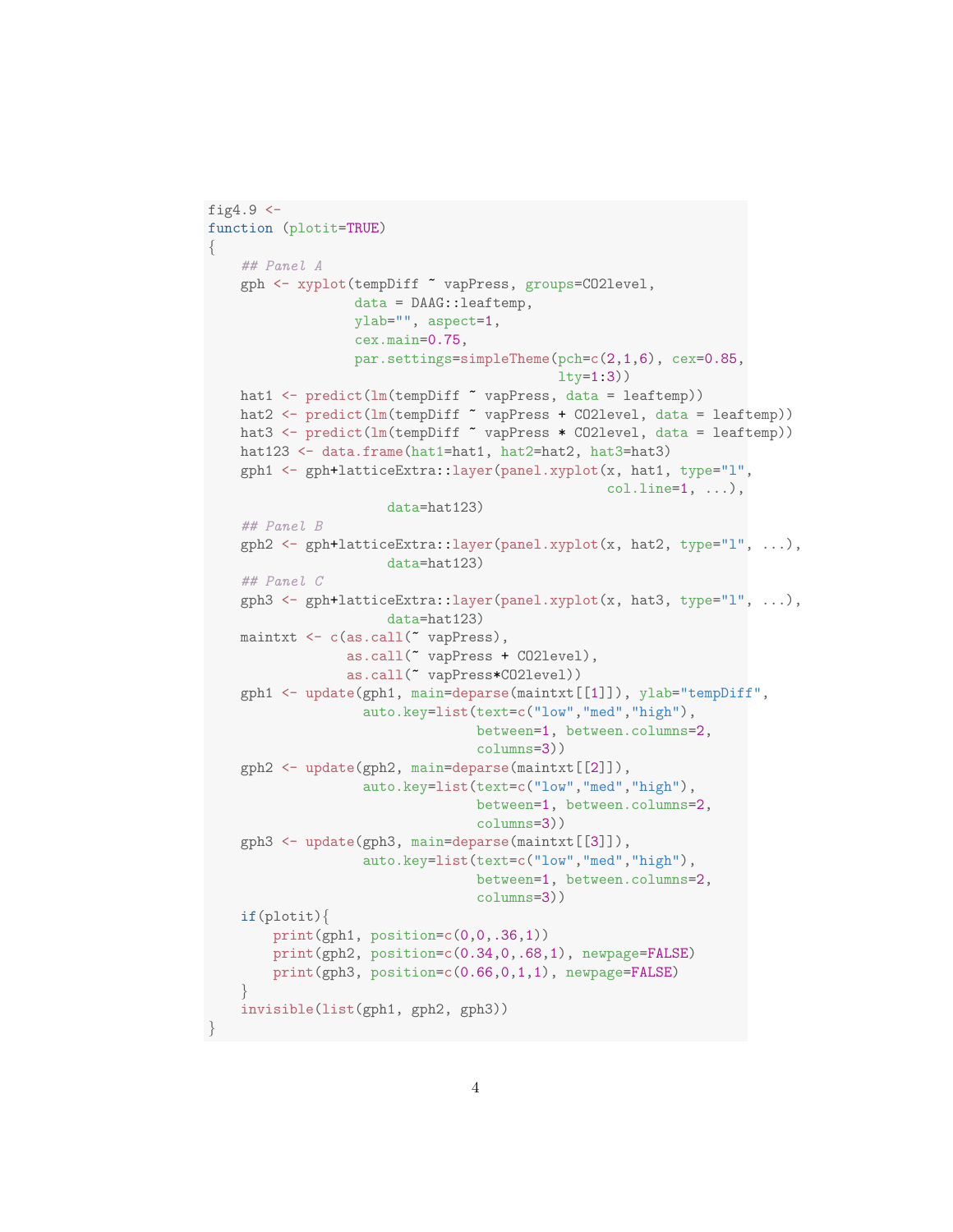```
fig4.10 <-
function ()
{
coordinates(meuse) \leftarrow \alpha x + y
gph <- sp::bubble(meuse, "lead", pch=1, maxsize=2,
               main = list("Lead(ppm)", fontface="plain", cex=1.35),
               key.entries = 100 * 2^*(0:4), col=c(2,4),
               scales=list(axes=TRUE, tck=0.4))
add <- latticeExtra::layer(panel.lines(meuse.riv[,1], meuse.riv[,2],
                            col="gray"))
gph+add
}
```

```
fig4.11 <-
function (dset=meuse)
{
    opar <- par(cex=1.25, mar=rep(1.5,4))
    if(!requireNamespace("car"))
        return("Function 'car::spm' is unavailable")
    if(packageVersion('car') < '3.0.0'){
    spm(~ lead+elev+dist+jitter(unclass(ffreq)) | soil,
        col=adjustcolor(rep("black",3), alpha.f=0.5),
        var.labels=c("lead","elev","dist","jitter(ffreq)"),
        data=dset, cex.labels=1.5, reg.line=NA)} else
      spm(~ lead+elev+dist+jitter(unclass(ffreq)) | soil,
        col=adjustcolor(rep("black",3), alpha.f=0.5),
        var.labels=c("lead","elev","dist","jitter(ffreq)"),
        data=dset, cex.labels=1.5, regLine=FALSE)
   par(opar)
}
```

```
fig4.12 <function (dset=meuse)
{
   dset$ffreq <- factor(dset$ffreq)
   dset$soil <- factor(dset$soil)
   meuse.lm <- lm(log(lead) ~ elev + dist + ffreq + soil, data=meuse)
   opar <- par(mfrow=c(1,4), mar=c(3.1,3.1,2.6,0.6))
    termplot(meuse.lm, partial=TRUE, smooth=panel.smooth)
   par(opar)
}
```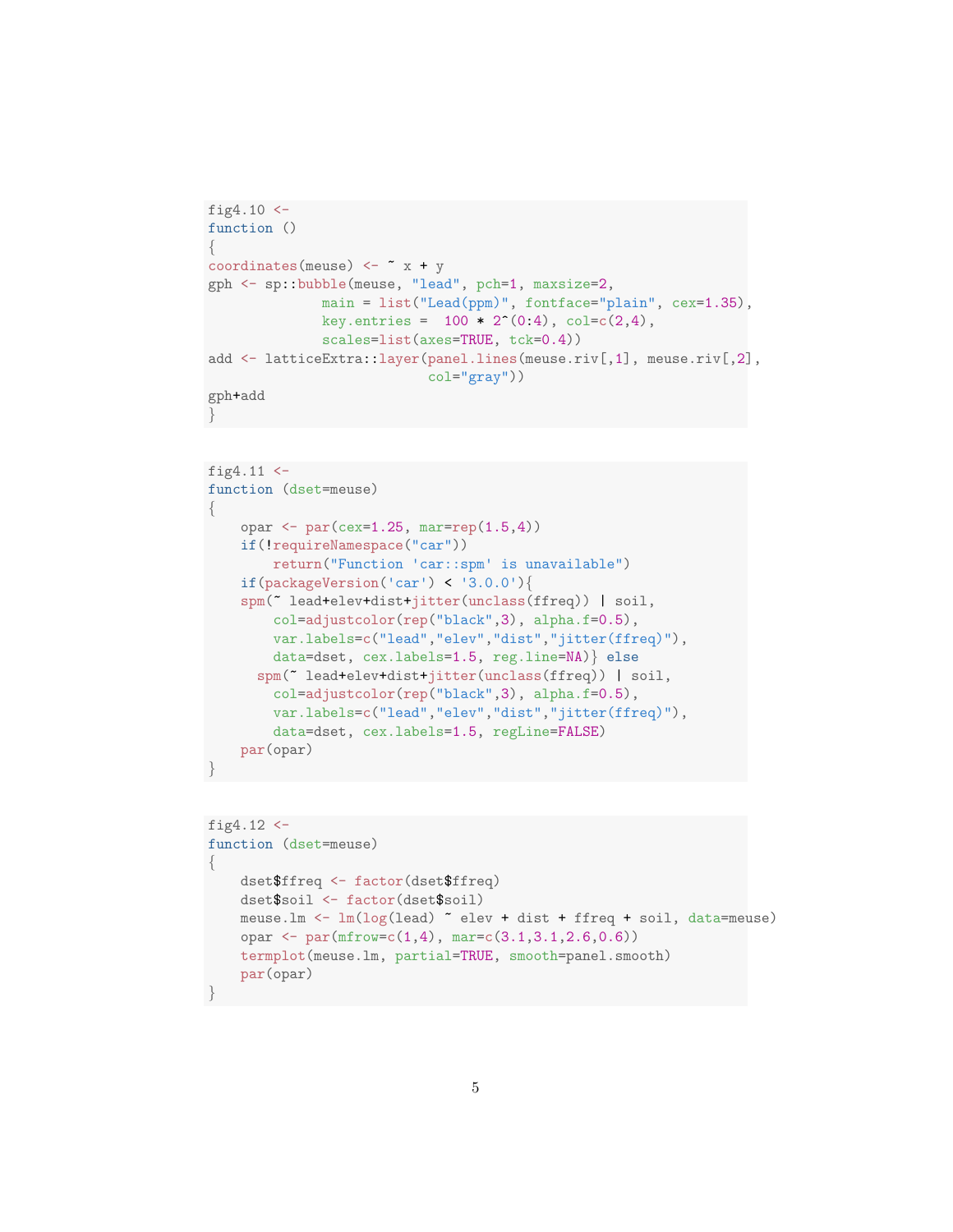```
fig4.13 <-
function (data)
{
      if(packageVersion('car') < '3.0.0'){
    spm(data, smooth=TRUE, reg.line=NA, cex.labels=1.5,
        col=adjustcolor(rep("black",3), alpha.f=0.4))} else
          spm(data, smooth=TRUE, regLine=FALSE, cex.labels=1.5,
        col=adjustcolor(rep("black",3), alpha.f=0.4))
}
```

```
fig4.14 <-function (data=log(Electricity[,1:2]))
{
   varlabs = c("log(cost)", "log(q)")if(!requireNamespace("Ecdat"))return(msg)
   if(packageVersion('car') < '3.0.0'){
   spm(data[,1:2], var.labels=varlabs, smooth=TRUE, reg.line=NA,
        col=adjustcolor(rep("black",3), alpha.f=0.5))} else
    spm(data[,1:2], var.labels=varlabs, smooth=TRUE, regLine=FALSE,
        col=adjustcolor(rep("black",3), alpha.f=0.5))
}
```

```
fig4.15 < -function (obj=elec.lm, mfrow=c(2,4))
{
   objtxt <- deparse(substitute(obj))
   nocando <- "Cannot do graph,"
   if(!exists(objtxt))return(paste(nocando, "no obj =", objtxt))
    opar \leq par(mfrow=mfrow, mar=c(3.1,3.1,1.6,0.6), mgp=c(2,0.5,0))
   termplot(obj, partial=T, smooth=panel.smooth)
    par(opar)
}
```

```
fig4.16 <-
function (obj=elec2xx.lm, mfrow=c(1,4))objtxt <- deparse(substitute(obj))
   nocando <- "Cannot do graph,"
    if(!exists(objtxt))return(paste(nocando, "no obj =", objtxt))
   opar <- par(mfrow=mfrow, mgp=c(2.25,.5,0), pty="s",
                mar=c(3.6,3.6, 2.1, 0.6))
   plot(obj, cex.lab=1.1, cex.caption=0.75)
   par(opar)
}
```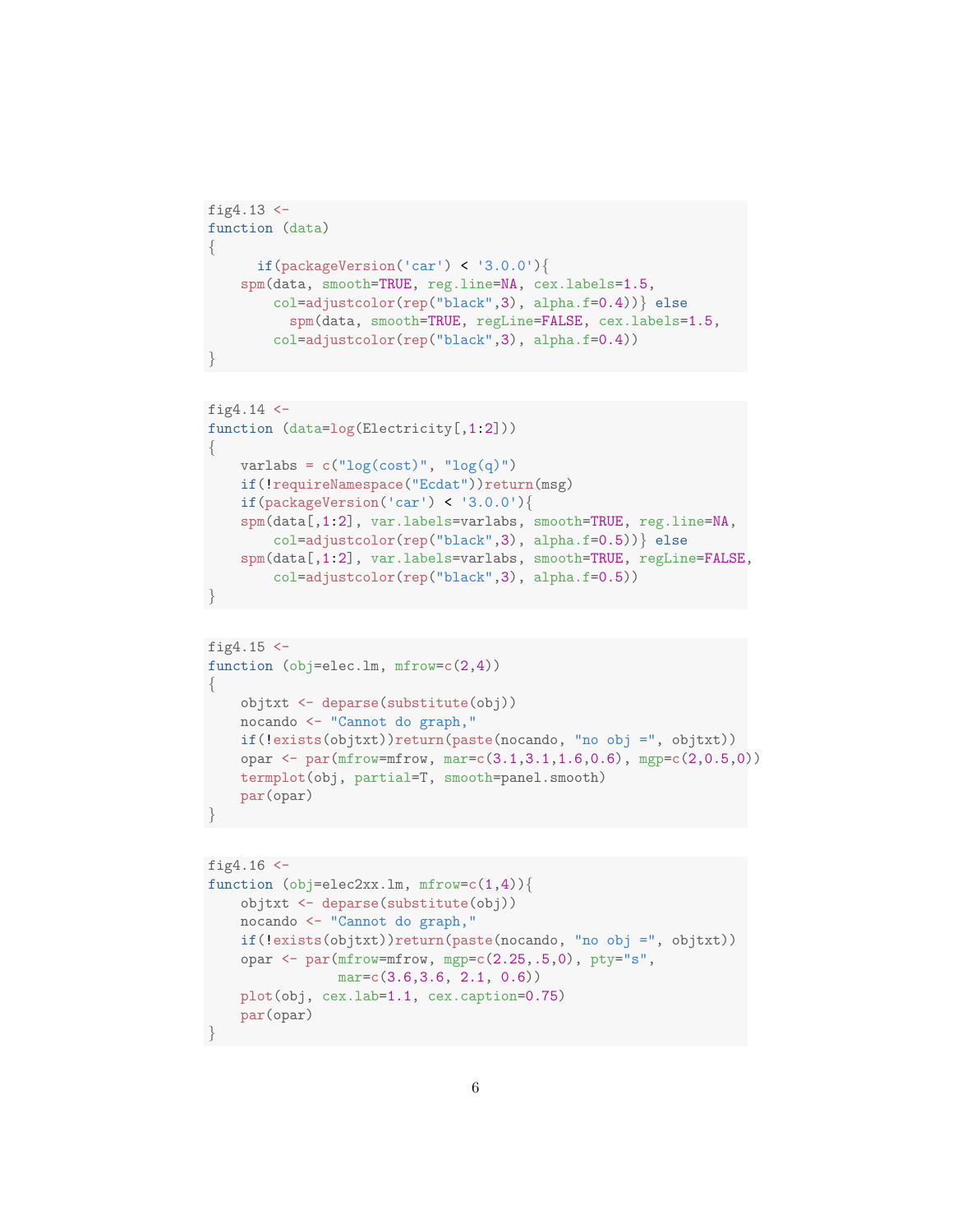```
fig4.17 <-
function (){
   set.seed(37) # Use to reproduce graph that is shown
   bsnVaryNvar(m=100, nvar=3:50, nvmax=3)
}
```
### 2 Show the Figures

```
pkgs <- c("DAAG","sp","splines","car","leaps","sp","quantreg")
z <- sapply(pkgs, require, character.only=TRUE, warn.conflicts=FALSE)
if(any(!z))notAvail <- paste(names(z)[!z], collapse=", ")
 print(paste("The following packages should be installed:", notAvail))
}
```

```
if(!exists("Electricity")){
 msg <- "Cannot locate 'Electricity' or 'Ecdat::Electricity'"
 if(require("Ecdat")) Electricity <- Ecdat::Electricity else
   print(msg)
if(require("sp")){
 data("meuse", package="sp", envir=environment())
  } else print("Package 'sp' is not available")
}
```
### fig4.1()

### fig4.2()

```
nihills[,"gradient"] <- with(nihills, climb/dist)
lognihills <- log(nihills)
names(lognihills) <- paste("l", names(nihills), sep="")
lognigrad.lm <- lm(ltime ~ ldist + lgradient, data=lognihills)
lognigrad.lm2 <- lm(ltime ~ poly(ldist, 2, raw=TRUE) + lgradient,
                    data=lognihills)
```
fig4.3()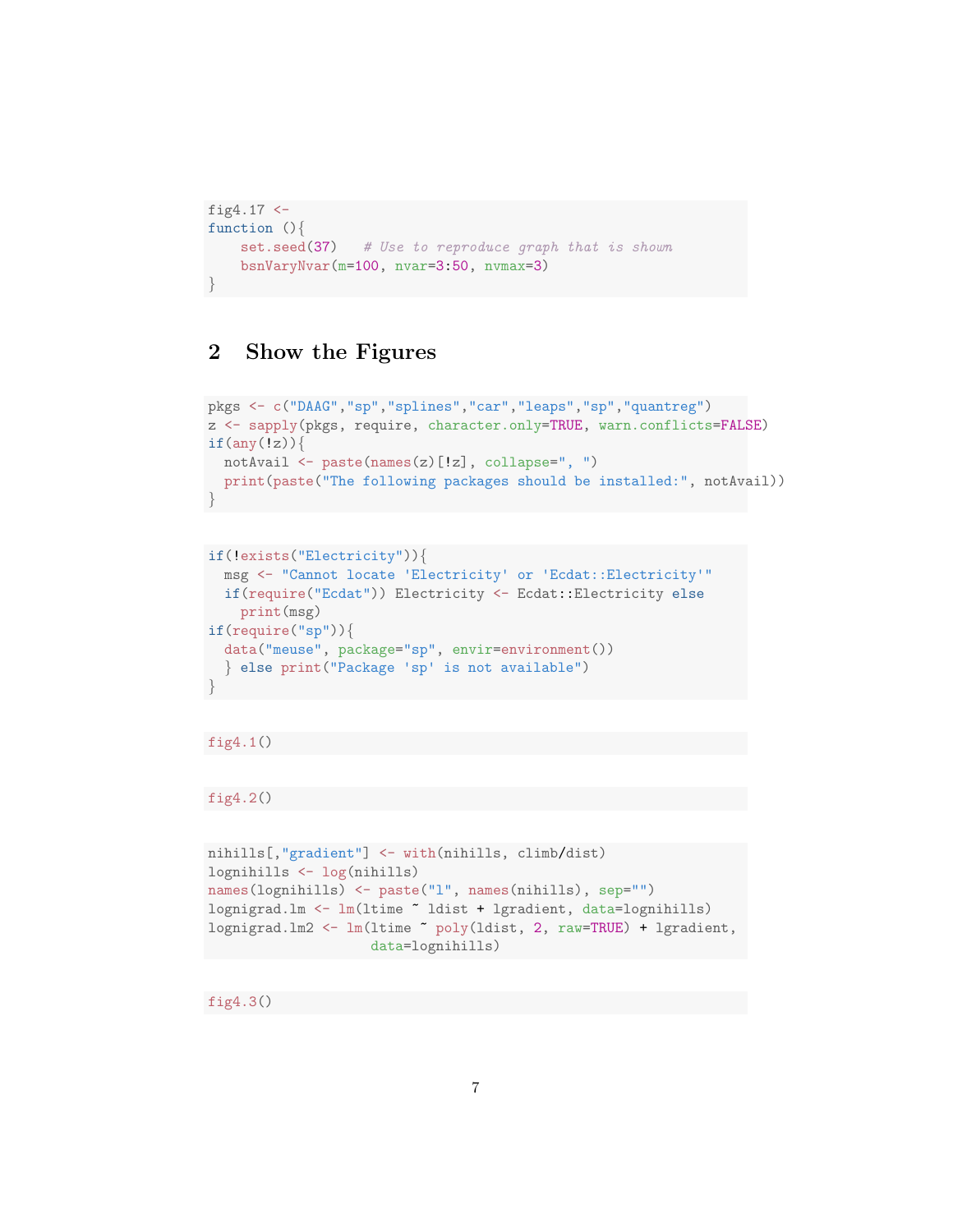```
fig4.4()
fig4.5()
fig4.6()
fig4.7()
if (require("DAAG")) fig4.8()
if (require("DAAG")) fig4.9()
if(require("sp")) \{data("meuse.riv", package="sp", envir = environment())
  data("meuse", package="sp", envir = environment())
  } else
  print("Cannot find package 'sp' or required data, cannot do graph")
if(exists("meuse")){
  meuse <- as.data.frame(meuse)
  fig4.11()
} else print("Cannot find object 'meuse', hence cannot do graph")
if(exists("meuse")){
  meuse <- as.data.frame(meuse)
  fig4.12()
} else print("Cannot find object 'meuse', hence cannot do graph")
if(!exists("Electricity")) print("Cannot locate dataset 'Electricity'") else {
nsamp20 <- sample(nrow(Electricity),20)
fig4.13(data=Electricity[nsamp20, ])
mtext(side=3,line=2, paste("4.13: Plot has been limited to 20 randomly sampled rows"), adj=0
}
```